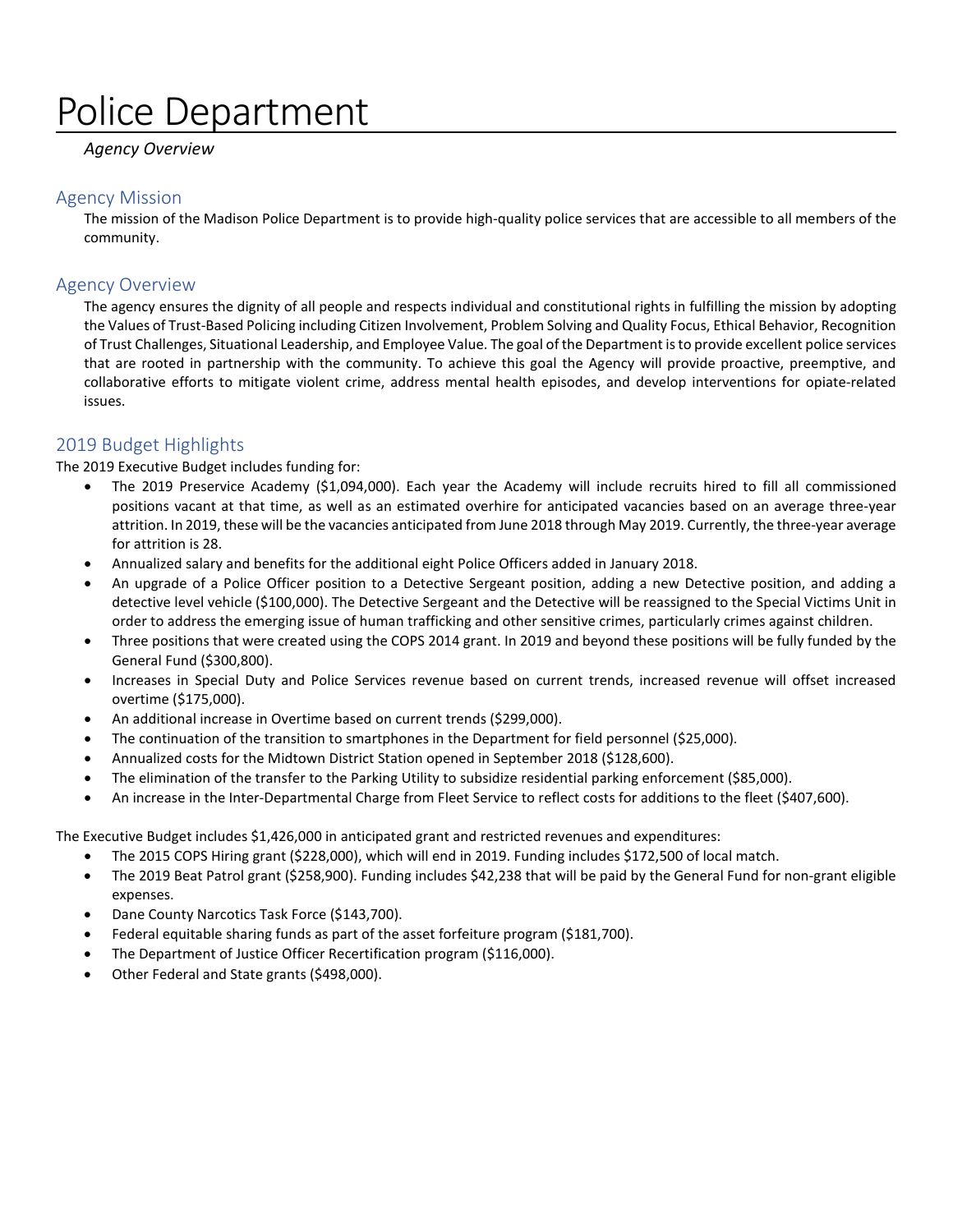### Budget by Service (All Funds)

|                         | 2017 Actual      |   | 2018 Adopted     |      | 2018 Projected   |    | 2019 Request     | 2019 Executive   |
|-------------------------|------------------|---|------------------|------|------------------|----|------------------|------------------|
| Revenue                 |                  |   |                  |      |                  |    |                  |                  |
| Police Field            | (3,471,909)      |   | (3,083,856)      |      | (3,402,654)      |    | (2,774,462)      | (2,787,161)      |
| Police Support          | (184, 152)       |   | (186, 026)       |      | (186, 026)       |    | (192, 606)       | (192, 606)       |
| <b>Total Revenue</b>    | $(3,656,062)$ \$ |   | $(3,269,882)$ \$ |      | $(3,588,680)$ \$ |    | $(2,967,068)$ \$ | (2,979,767)      |
| Expense                 |                  |   |                  |      |                  |    |                  |                  |
| Police Field            | 67,928,535       |   | 68,432,410       |      | 70,997,140       |    | 70,181,324       | 71,448,576       |
| Police Support          | 7,420,065        |   | 8,367,751        |      | 8,146,956        |    | 8,060,644        | 8,184,476        |
| <b>Total Expense</b>    | 75,348,600 \$    |   | 76,800,161 \$    |      | 79,144,097       | Ŝ. | 78,241,968       | \$<br>79,633,052 |
| <b>Net General Fund</b> | 71,692,539       | Ś | 73,530,279       | - \$ | 75,555,417       |    | 75,274,900       | 76,653,285       |

## Budget by Fund & Major<br>Fund: General

.<br>General

|                                   |    | 2017 Actual      |   | 2018 Adopted     |   | 2018 Projected   | 2019 Request     | 2019 Executive   |
|-----------------------------------|----|------------------|---|------------------|---|------------------|------------------|------------------|
| Revenue                           |    |                  |   |                  |   |                  |                  |                  |
| Intergovernmental Revenues        |    | (654, 836)       |   | (659, 976)       |   | (659, 976)       | (669, 806)       | (669, 806)       |
| <b>Charges for Services</b>       |    | (853, 408)       |   | (636, 620)       |   | (756, 121)       | (768, 750)       | (768, 750)       |
| Investments & Contributions       |    | (33, 343)        |   | (142,500)        |   | (142, 500)       | (80,000)         | (80,000)         |
| Misc Revenue                      |    | (13,019)         |   | (24, 100)        |   | (24, 100)        | (22, 100)        | (22, 100)        |
| <b>Other Finance Source</b>       |    | (803)            |   |                  |   |                  |                  |                  |
| <b>Total Revenue</b>              | \$ | $(1,555,409)$ \$ |   | $(1,463,196)$ \$ |   | $(1,582,697)$ \$ | $(1,540,656)$ \$ | (1,540,656)      |
| Expense                           |    |                  |   |                  |   |                  |                  |                  |
| <b>Salaries</b>                   |    | 46,901,624       |   | 48,740,490       |   | 48,730,218       | 50,069,425       | 51,928,222       |
| <b>Benefits</b>                   |    | 17,844,091       |   | 16,374,458       |   | 18,936,831       | 17,233,981       | 16,681,845       |
| <b>Supplies</b>                   |    | 1,318,120        |   | 1,345,221        |   | 1,481,803        | 1,346,446        | 1,346,446        |
| <b>Purchased Services</b>         |    | 2,097,888        |   | 2,342,490        |   | 2,330,106        | 2,371,898        | 2,429,926        |
| <b>Inter Departmental Charges</b> |    | 4,811,960        |   | 5,022,350        |   | 5,022,350        | 5,579,084        | 5,580,081        |
| <b>Transfer Out</b>               |    | 274,265          |   | 1,168,466        |   | 636,806          | 214,722          | 227,421          |
| <b>Total Expense</b>              | Ś. | 73,247,948 \$    |   | 74,993,475 \$    |   | $77,138,114$ \$  | 76,815,556 \$    | 78,193,941       |
| <b>Net General Fund</b>           |    | 71,692,539       | S | 73,530,279       | Ŝ | 75,555,417       | \$<br>75,274,900 | \$<br>76,653,285 |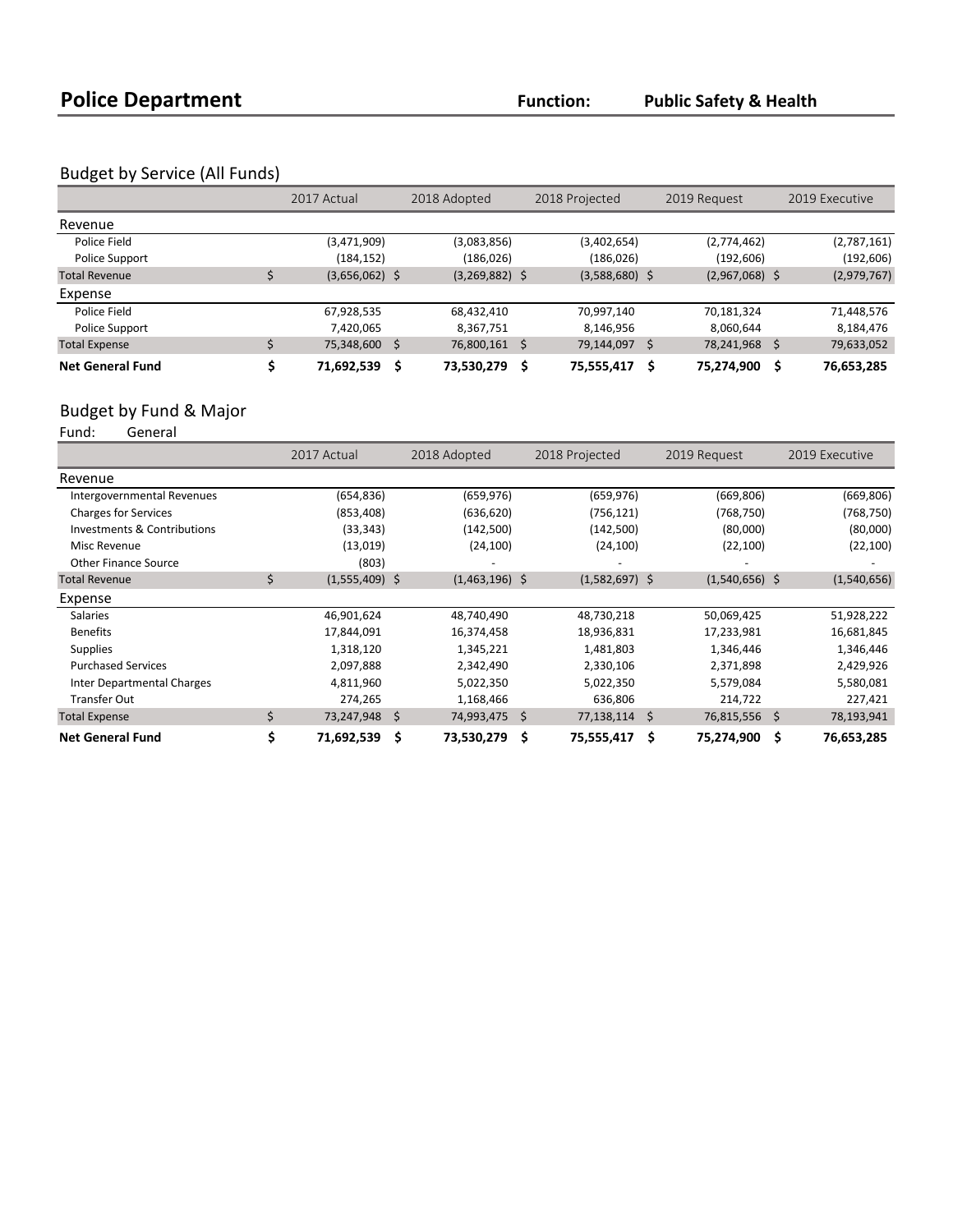## **Police Department Function: Public Safety & Health**

#### Fund: Other Grants

|                                    |    | 2017 Actual      | 2018 Adopted     |                          | 2018 Projected                  | 2019 Request     |    | 2019 Executive |
|------------------------------------|----|------------------|------------------|--------------------------|---------------------------------|------------------|----|----------------|
| Revenue                            |    |                  |                  |                          |                                 |                  |    |                |
| Intergovernmental Revenues         |    | (1,251,423)      | (911, 245)       |                          | (1, 288, 396)                   | (836, 944)       |    | (836, 944)     |
| <b>Fine Forfeiture Assessments</b> |    | (166, 189)       | (140,000)        |                          | (137,910)                       | (43,000)         |    | (43,000)       |
| Investments & Contributions        |    | (2, 235)         | (6,500)          |                          | (1,965)                         | (1,200)          |    | (1,200)        |
| <b>Other Finance Source</b>        |    | (193, 402)       | (113, 975)       |                          | (57, 945)                       | (137, 546)       |    | (137, 546)     |
| Transfer In                        |    | (274, 265)       | (418, 466)       |                          | (293,267)                       | (214, 722)       |    | (227, 421)     |
| <b>Total Revenue</b>               | Ś. | $(1,887,514)$ \$ | $(1,590,186)$ \$ |                          | $(1,779,483)$ \$                | $(1,233,412)$ \$ |    | (1, 246, 111)  |
| Expense                            |    |                  |                  |                          |                                 |                  |    |                |
| <b>Salaries</b>                    |    | 900,334          | 865,550          |                          | 910,451                         | 690,881          |    | 710,353        |
| <b>Benefits</b>                    |    | 273,622          | 328,661          |                          | 225,085                         | 202,285          |    | 195,512        |
| <b>Supplies</b>                    |    | 302,617          | 201,850          |                          | 216,460                         | 139,050          |    | 139,050        |
| <b>Purchased Services</b>          |    | 330,140          | 194,125          |                          | 372,431                         | 201,196          |    | 201,196        |
| Debt & Other Financing             |    | 73,910           |                  |                          | 30,056                          |                  |    |                |
| <b>Inter Departmental Charges</b>  |    | 2,320            | ٠                |                          | 20,000                          |                  |    |                |
| Inter Departmental Billing         |    | 4,570            |                  |                          | 5,000                           |                  |    |                |
| <b>Total Expense</b>               | \$ | $1,887,514$ \$   | $1,590,186$ \$   |                          | $1,779,483$ \$                  | 1,233,412        | S  | 1,246,111      |
| <b>Net General Fund</b>            | \$ | $\sim$           | \$               | $\overline{\phantom{a}}$ | \$,<br>$\overline{\phantom{0}}$ | \$<br>$\sim$     | \$ |                |

#### Fund: Other Restricted

|                             | 2017 Actual     | 2018 Adopted   | 2018 Projected             | 2019 Request   | 2019 Executive |
|-----------------------------|-----------------|----------------|----------------------------|----------------|----------------|
| Revenue                     |                 |                |                            |                |                |
| Intergovernmental Revenues  | (117,999)       | (198, 500)     | (198, 500)                 | (112,000)      | (112,000)      |
| <b>Charges for Services</b> | (2,431)         | (1,500)        | (1,500)                    | (1,000)        | (1,000)        |
| Fine Forfeiture Assessments |                 | (15,000)       | $\overline{\phantom{a}}$   | (5,000)        | (5,000)        |
| Investments & Contributions | (3,280)         | (1,500)        | (1,500)                    | (1,500)        | (1,500)        |
| <b>Other Finance Source</b> | (89, 429)       |                | (25,000)                   | (73,500)       | (73,500)       |
| <b>Total Revenue</b>        | $(213, 138)$ \$ | $(216,500)$ \$ | $(226,500)$ \$             | $(193,000)$ \$ | (193,000)      |
| Expense                     |                 |                |                            |                |                |
| <b>Supplies</b>             | 31,724          | 21,000         | 26,800                     |                |                |
| <b>Purchased Services</b>   | 181.414         | 195,500        | 199,700                    | 193,000        | 193,000        |
| <b>Total Expense</b>        | $213,138$ \$    | $216,500$ \$   | $226,500$ \$               | 193,000 \$     | 193,000        |
| <b>Net General Fund</b>     | - \$            |                | -S<br>$\sim$<br>$\sim$ $-$ | \$,<br>$\sim$  | \$,            |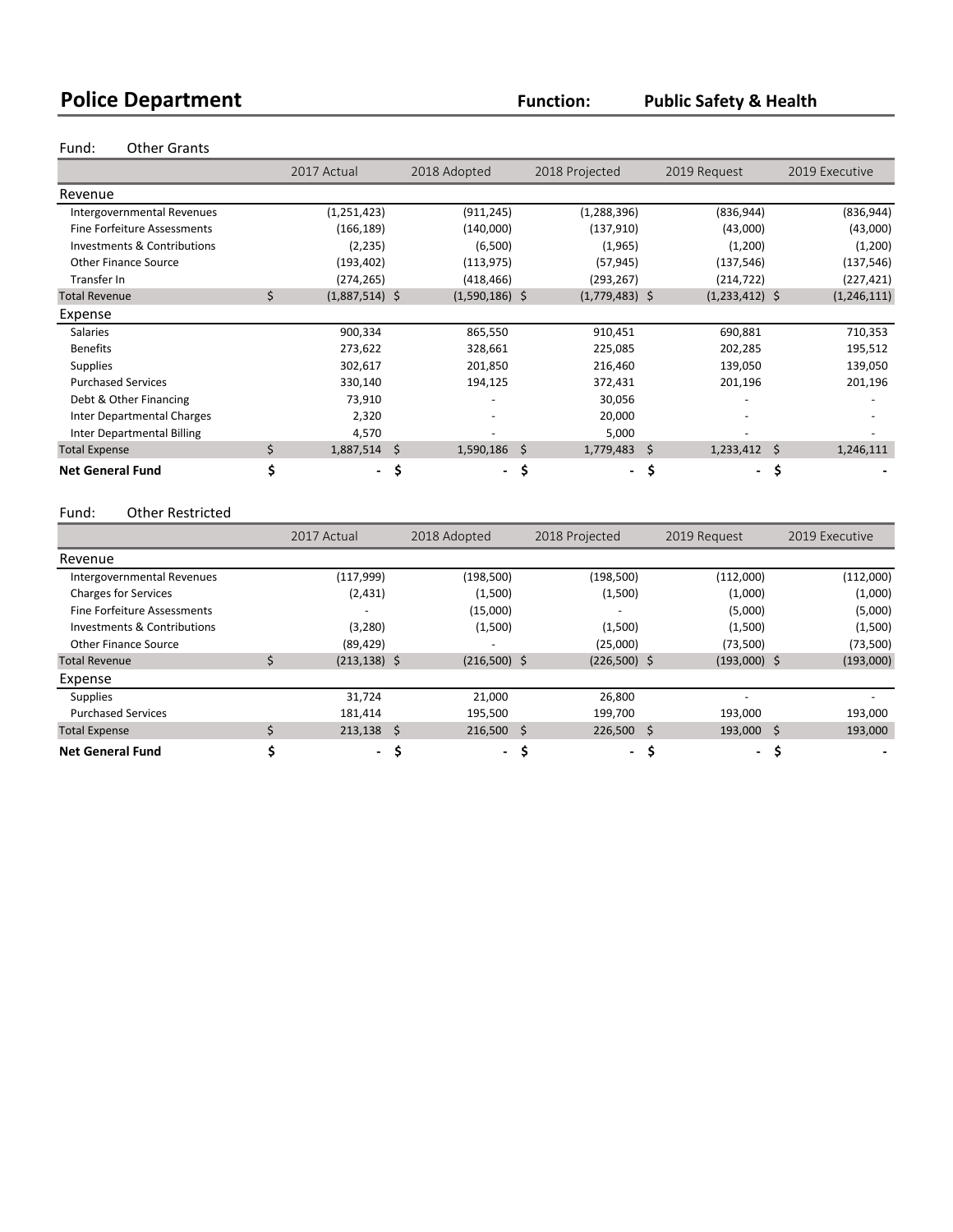*Service Overview*

#### **Service: Police Field**

#### Service Description

This service is responsible for patrol and specialty operations within the Police Department. Specific functions of the service include: (1) patrol operations across Madison's six districts, (2) investigative operations and forensics, (3) community policing including Neighborhood Officers, (4) crime prevention and gang units, and (5) traffic and parking enforcement. The goals of the service are timely and efficient response to crime and calls for service and unallocated time for officers to engage in problem-solving efforts and be involved in various community engagement efforts.

2019 Planned Activities

- Proactive, preemptive and collaborative efforts to mitigate violent crime, address mental health episodes, and develop interventions for opiate-related issues.
- Efforts will be made to allocate staffing efficiently to address workload demand, and to implement and evaluate problem-solving initiatives targeted to emerging problems.
- Continue to maintain and enhance specialized investigative units to address serious crimes.

#### Service Budget by Account Type

|                           | 2017 Actual | 2018 Adopted | 2018 Projected | 2019 Request |             | 2019 Executive |
|---------------------------|-------------|--------------|----------------|--------------|-------------|----------------|
| Revenue                   | (3,471,909) | (3,083,856)  | (3,402,654)    |              | (2,774,462) | (2,787,161)    |
| Expense                   | 67,928,535  | 68.432.410   | 70.997.140     |              | 70,181,324  | 71,448,576     |
| <b>Net Service Budget</b> | 64.456.626  | 65.348.554   | 67,594,487     |              | 67.406.862  | 68,661,415     |

#### **Service:** Police Support

Service Description

This service provides planning, financial and grants management, recordkeeping, information access, property processing and storage, transcription of reports, services to municipal courts, technology services, and continuing education and skill development.

2019 Planned Activities

• Continue to align Department processes with state and federal requirements and reasonable community expectations, while developing effective performance excellence strategies for the future implementation of Results Madison efforts.

#### Service Budget by Account Type

|                           | 2017 Actual | 2018 Adopted | 2018 Projected | 2019 Request | 2019 Executive |
|---------------------------|-------------|--------------|----------------|--------------|----------------|
| Revenue                   | (184.152)   | (186, 026)   | (186,026)      | (192.606)    | (192, 606)     |
| Expense                   | 7.420.065   | 8.367.751    | 8.146.956      | 8.060.644    | 8,184,476      |
| <b>Net Service Budget</b> | 7,235,913   | 8,181,725    | 7,960,930      | 7.868.038    | 7,991,870      |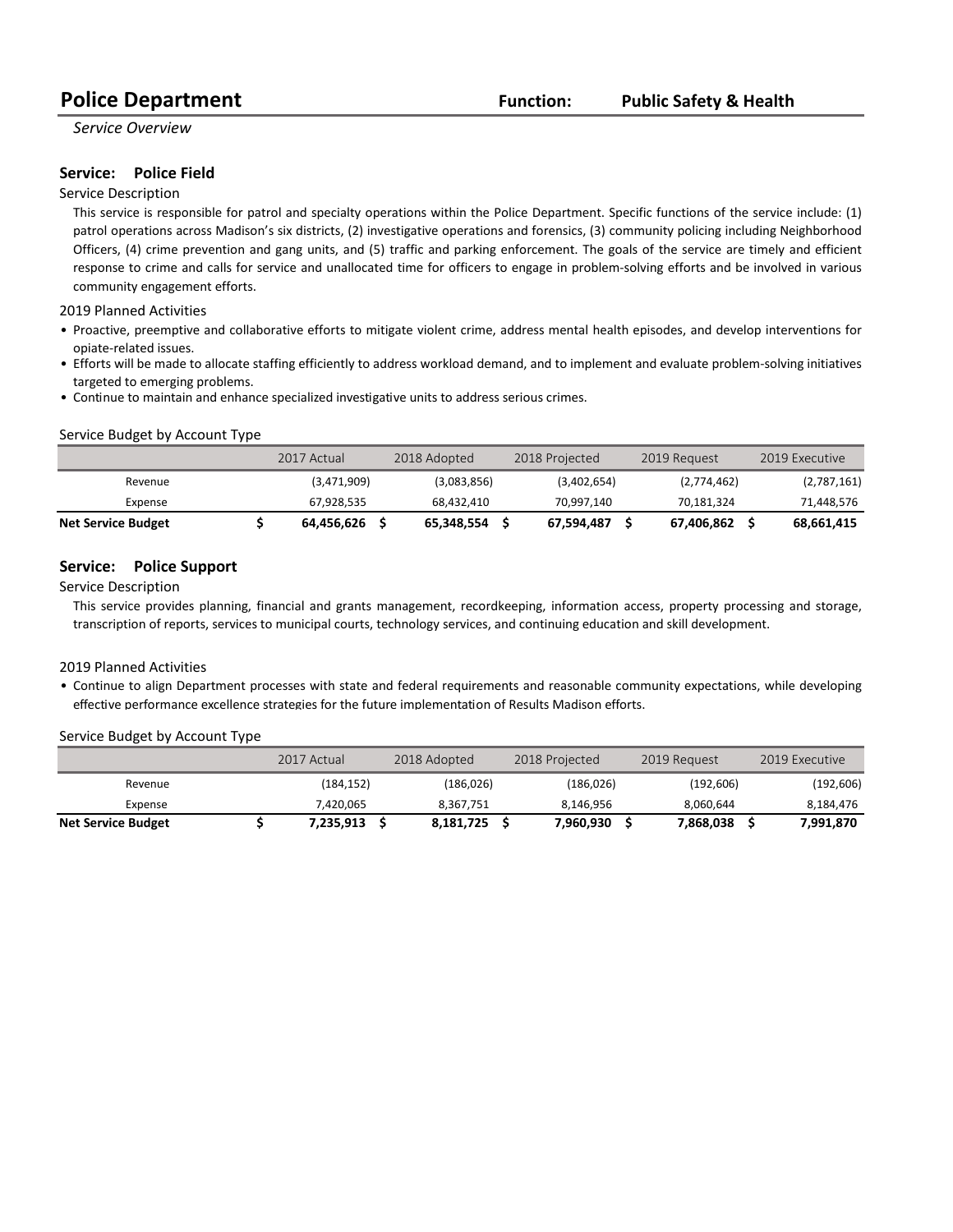**Line Item Detail** 

**Agency Primary Fund: General** 

#### **Intergovernmental Revenues**

|                                        | 2017 Actual          | 2018 Adopted     |     | 2018 Projected  | 2019 Request     |    | 2019 Executive |
|----------------------------------------|----------------------|------------------|-----|-----------------|------------------|----|----------------|
| <b>Federal Revenues Operating</b>      | (272)                |                  |     |                 |                  |    |                |
| <b>State Revenues Operating</b>        | (130,000)            | (140,000)        |     | (140,000)       | (140,000)        |    | (140,000)      |
| <b>Local Revenues Operating</b>        | (524, 564)           | (519, 976)       |     | (519, 976)      | (529, 806)       |    | (529, 806)     |
| <b>TOTAL</b>                           | \$<br>(654,836) \$   | $(659, 976)$ \$  |     | $(659, 976)$ \$ | $(669,806)$ \$   |    | (669, 806)     |
| <b>Charges for Service</b>             |                      |                  |     |                 |                  |    |                |
|                                        | 2017 Actual          | 2018 Adopted     |     | 2018 Projected  | 2019 Request     |    | 2019 Executive |
| <b>Police Services</b>                 | (314, 056)           | (214,000)        |     | (300,000)       | (294,000)        |    | (294,000)      |
| <b>Special Duty</b>                    | (438, 738)           | (299, 370)       |     | (375,000)       | (394, 500)       |    | (394, 500)     |
| <b>Background Checks</b>               | (25)                 | (250)            |     | (250)           | (250)            |    | (250)          |
| <b>Facility Rental</b>                 | (95, 257)            | (110,000)        |     | (75,000)        | (75,000)         |    | (75,000)       |
| Reimbursement Of Expense               | (5, 333)             | (13,000)         |     | (5, 871)        | (5,000)          |    | (5,000)        |
| <b>TOTAL</b>                           | \$<br>$(853,408)$ \$ | $(636, 620)$ \$  |     | $(756, 121)$ \$ | $(768, 750)$ \$  |    | (768, 750)     |
| <b>Investments &amp; Contributions</b> |                      |                  |     |                 |                  |    |                |
|                                        | 2017 Actual          | 2018 Adopted     |     | 2018 Projected  | 2019 Request     |    | 2019 Executive |
| <b>Contributions &amp; Donations</b>   | (33, 343)            | (142, 500)       |     | (142,500)       | (80,000)         |    | (80,000)       |
| <b>TOTAL</b>                           | \$<br>$(33,343)$ \$  | $(142,500)$ \$   |     | $(142,500)$ \$  | $(80,000)$ \$    |    | (80,000)       |
| <b>Misc Revenue</b>                    |                      |                  |     |                 |                  |    |                |
|                                        | 2017 Actual          | 2018 Adopted     |     | 2018 Projected  | 2019 Request     |    | 2019 Executive |
| Miscellaneous Revenue                  | (13,019)             | (24, 100)        |     | (24, 100)       | (22, 100)        |    | (22, 100)      |
| <b>TOTAL</b>                           | \$<br>$(13,019)$ \$  | $(24, 100)$ \$   |     | $(24, 100)$ \$  | $(22, 100)$ \$   |    | (22, 100)      |
| <b>Other Finance Sources</b>           |                      |                  |     |                 |                  |    |                |
|                                        | 2017 Actual          | 2018 Adopted     |     | 2018 Projected  | 2019 Request     |    | 2019 Executive |
| Sale Of Assets                         | (803)                |                  |     |                 |                  |    |                |
| <b>TOTAL</b>                           | \$<br>$(803)$ \$     |                  | \$  |                 | \$               | ंऽ |                |
| <b>Salaries</b>                        |                      |                  |     |                 |                  |    |                |
|                                        | 2017 Actual          | 2018 Adopted     |     | 2018 Projected  | 2019 Request     |    | 2019 Executive |
| Permanent Wages                        | 40,344,008           | 42,513,547       |     | 41,874,415      | 43,731,476       |    | 45,490,273     |
| <b>Salary Savings</b>                  |                      | (815, 947)       |     |                 | (815, 947)       |    | (815, 947)     |
| Pending Personnel                      |                      | 733,800          |     |                 | 340,006          |    | 440,006        |
| Premium Pay                            | 954,864              | 950,000          |     | 981,236         | 985,000          |    | 985,000        |
| <b>Workers Compensation Wages</b>      | 62,942               |                  |     | 46,492          |                  |    |                |
| <b>Compensated Absence</b>             | 1,681,201            | 1,737,500        |     | 1,737,500       | 1,733,650        |    | 1,733,650      |
| <b>Hourly Wages</b>                    | 488,816              | 541,590          |     | 527,217         | 541,590          |    | 541,590        |
| <b>Overtime Wages Permanent</b>        | 3,368,712            | 3,080,000        |     | 3,562,234       | 3,553,650        |    | 3,553,650      |
| <b>Election Officials Wages</b>        | 1,081                |                  |     | 1,124           |                  |    |                |
| <b>TOTAL</b>                           | \$<br>46,901,624     | \$<br>48,740,490 | \$. | 48,730,218      | \$<br>50,069,425 | \$ | 51,928,222     |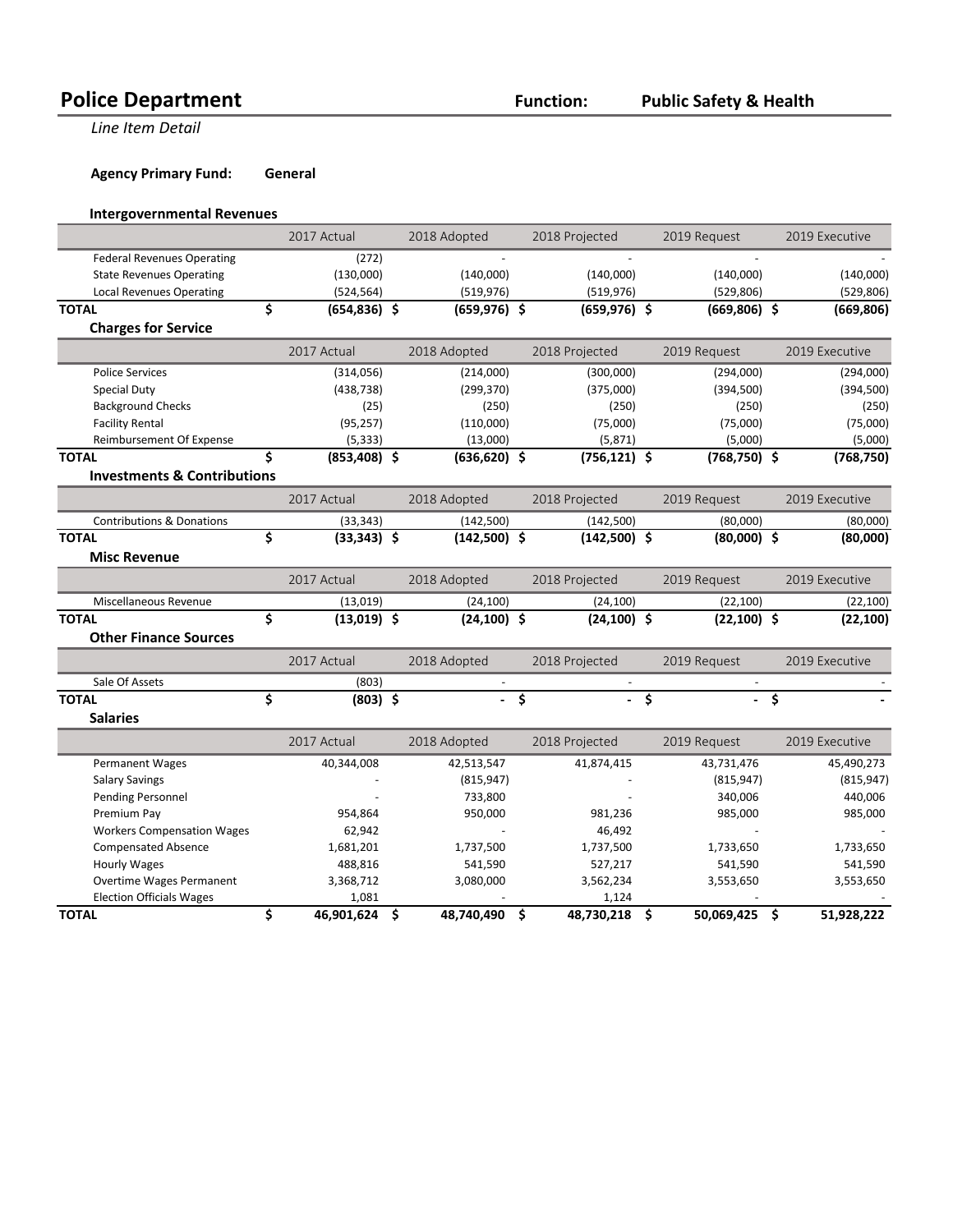**Line Item Detail** 

**Agency Primary Fund: General** 

#### **Benefits**

|                                 | 2017 Actual | 2018 Adopted |   | 2018 Projected | 2019 Request | 2019 Executive |
|---------------------------------|-------------|--------------|---|----------------|--------------|----------------|
| Comp Absence Escrow             | 721,303     |              |   | 926,194        |              |                |
| <b>Benefit Savings</b>          | -           | (390, 932)   |   |                |              |                |
| <b>Health Insurance Benefit</b> | 7,068,786   | 7,281,429    |   | 7,352,336      | 7,545,571    | 6,926,198      |
| Wage Insurance Benefit          | 166,481     | 164,165      |   | 163,973        | 163,775      | 163,775        |
| <b>Health Insurance Retiree</b> | 475,853     | 479,755      |   | 508,319        | 508,475      | 508,475        |
| Health Ins Police Fire Retiree  | 138,717     |              |   | 237,998        | 140,000      | 140,000        |
| Accident Death Insurance        | 573,177     | 595,694      |   | 661,658        | 595,694      | 595,694        |
| <b>WRS</b>                      | 5,030,831   | 4,637,519    |   | 5,218,604      | 4,770,922    | 4,799,709      |
| <b>WRS-Prior Service</b>        | 43.047      | 67,324       |   | 31.068         | 67.324       | 67.324         |
| <b>FICA Medicare Benefits</b>   | 3,516,918   | 3,447,414    |   | 3,727,862      | 3,333,840    | 3,370,435      |
| Tuition                         | 51,608      | 35,000       |   | 52,000         | 51,290       | 51,290         |
| Post Employment Health Plans    | 57,370      | 57,090       |   | 56,819         | 57,090       | 58,945         |
| ΤΟΤΑL                           | 17.844.091  | 16,374,458   | S | 18,936,831     | 17,233,981   | 16,681,845     |

**Supplies**

|                                  | 2017 Actual | 2018 Adopted |           | 2018 Projected |         | 2019 Request | 2019 Executive |
|----------------------------------|-------------|--------------|-----------|----------------|---------|--------------|----------------|
| Office Supplies                  | 43,807      |              | 60,000    |                | 59,435  | 50,000       | 50,000         |
| Copy Printing Supplies           | 57,650      |              | 61,500    |                | 60,380  | 60,000       | 60,000         |
| Hardware Supplies                | 30,531      |              | 27,500    |                | 32,750  | 26,500       | 26,500         |
| Software Lic & Supplies          | 869         |              |           |                |         |              |                |
| Postage                          | 60,637      |              | 65,300    |                | 62,000  | 65,000       | 65,000         |
| <b>Books &amp; Subscriptions</b> | 3,105       |              | 3,200     |                | 3,200   | 3,200        | 3,200          |
| <b>Work Supplies</b>             | 190,134     |              | 252,940   |                | 271,100 | 208,016      | 208,016        |
| <b>Gun Ammunition Supplies</b>   | 173,604     |              | 167,450   |                | 160,000 | 167,950      | 167,950        |
| Lab And Photo Supplies           | 25,213      |              | 24,775    |                | 24,775  | 24,775       | 24,775         |
| <b>Medical Supplies</b>          | 20,025      |              | 10,000    |                | 10,000  | 10,000       | 10,000         |
| Uniform Clothing Supplies        | 433,714     |              | 410,411   |                | 456,971 | 443,190      | 443,190        |
| Food And Beverage                | 8,286       |              | 8,950     |                | 3,647   | 8,750        | 8,750          |
| <b>Building Supplies</b>         | 2,487       |              | 800       |                | 800     | 800          | 800            |
| <b>Trees Shrubs Plants</b>       | 452         |              | 800       |                | 800     | 800          | 800            |
| Machinery And Equipment          | 31,359      |              | 50,000    |                |         | 67,380       | 67,380         |
| <b>Equipment Supplies</b>        | 230,180     |              | 194,595   |                | 329,945 | 203,085      | 203,085        |
| Gasoline                         | 6,067       |              | 7,000     |                | 6,000   | 7,000        | 7,000          |
| <b>TOTAL</b>                     | 1,318,120   |              | 1,345,221 | 1,481,803      |         | 1,346,446    | 1,346,446      |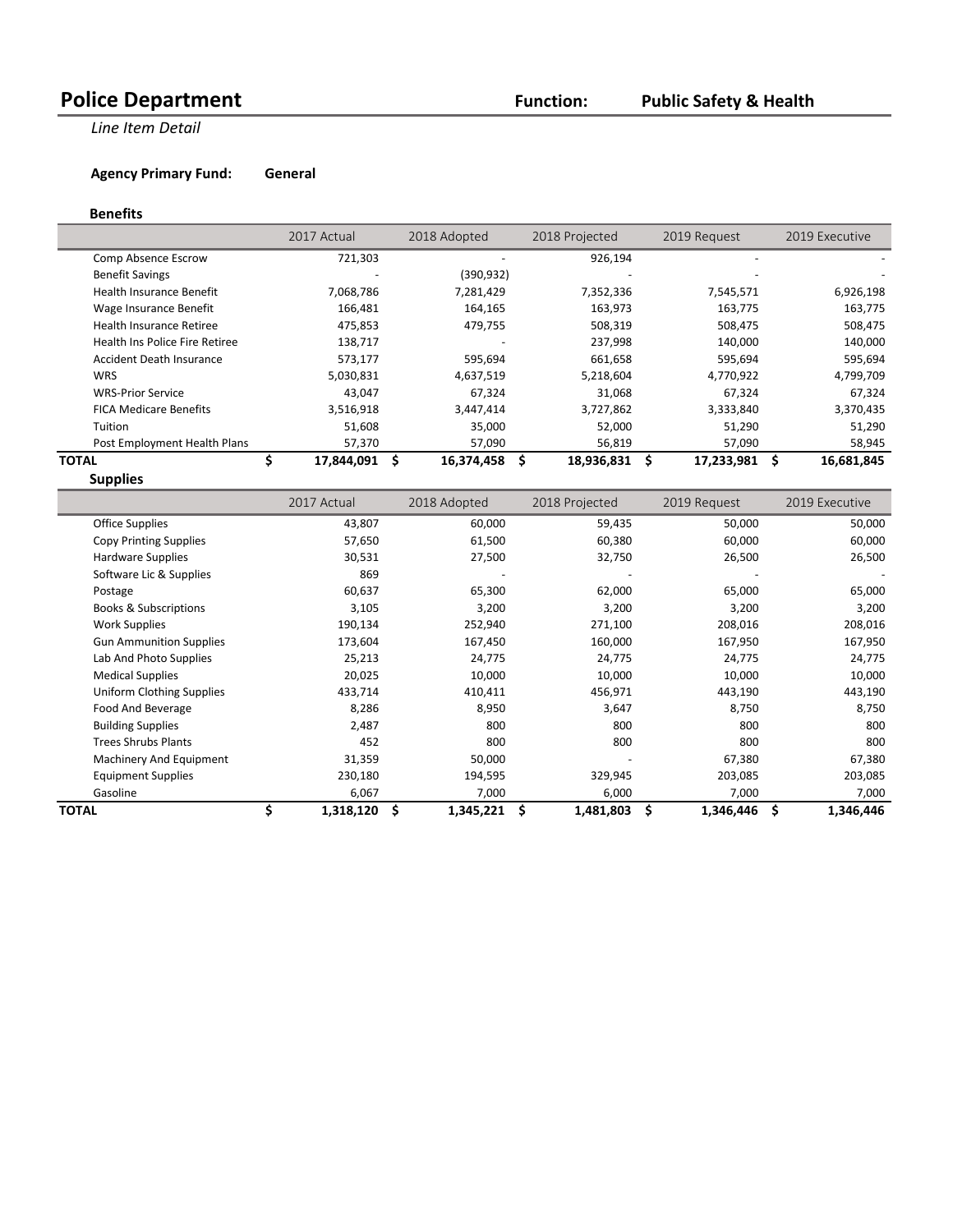**Line Item Detail** 

**Agency Primary Fund: General** 

#### **Purchased Services**

|                                      | 2017 Actual     | 2018 Adopted                     | 2018 Projected  | 2019 Request    | 2019 Executive  |
|--------------------------------------|-----------------|----------------------------------|-----------------|-----------------|-----------------|
| Natural Gas                          | 25,365          | 33,130                           | 46,043          | 34,000          | 34,000          |
| Electricity                          | 111,880         | 145,860                          | 130,998         | 144,000         | 144,000         |
| Water                                | 25,639          | 29,850                           | 27,249          | 43,000          | 43,000          |
| Telephone                            | 22,358          | 25,960                           | 23,456          | 24,500          | 32,846          |
| Cellular Telephone                   | 60,221          | 113,600                          | 112,124         | 113,600         | 138,600         |
| Systems Comm Internet                | 73,312          | 69,385                           | 70,385          | 77,385          | 77,385          |
| <b>Building Improv Repair Maint</b>  | 46,607          | 51,440                           | 56,440          | 51,095          | 51,095          |
| Pest Control                         | 1,077           | 1,125                            | 2,155           | 1,125           | 1,125           |
| <b>Facility Rental</b>               | 107,279         | 119,895                          | 119,895         | 120,880         | 120,880         |
| <b>Custodial Bldg Use Charges</b>    | 428,307         | 527,126                          | 527,126         | 527,126         | 551,808         |
| Comm Device Mntc                     | 21,701          | 25,320                           | 34,416          | 20,800          | 20,800          |
| <b>Equipment Mntc</b>                | 31,398          | 22,520                           | 16,969          | 22,530          | 22,530          |
| System & Software Mntc               | 458,231         | 481,349                          | 447,500         | 456,327         | 456,327         |
| Vehicle Repair & Mntc                | 1,832           | 2,200                            | 2,200           | 2,300           | 2,300           |
| Rental Of Equipment                  | 24,518          | 25,095                           | 25,095          | 25,095          | 25,095          |
| Recruitment                          |                 |                                  | 9,898           |                 |                 |
| Conferences & Training               | 69,611          | 70,290                           | 70,290          | 68,790          | 68,790          |
| Memberships                          | 6,676           | 6,420                            | 6,997           | 6,730           | 6,730           |
| <b>Medical Services</b>              | 43,889          | 42,680                           | 58,360          | 47,650          | 47,650          |
| Arbitrator                           |                 | 1,000                            | 1,000           | 500             | 500             |
| Delivery Freight Charges             | 1,406           | 1,200                            | 594             | 1,350           | 1,350           |
| <b>Storage Services</b>              | 1,603           | 2,050                            | 1,551           | 1,800           | 1,800           |
| <b>Consulting Services</b>           | 7,694           | 2,930                            | 3,165           | 3,300           | 3,300           |
| <b>Advertising Services</b>          | 12,687          | 13,000                           | 4,000           | 13,000          | 13,000          |
| <b>Printing Services</b>             | 23,522          | 19,500                           | 19,108          | 20,500          | 20,500          |
| <b>Parking Towing Services</b>       | 236,728         | 224,100                          | 257,000         | 256,100         | 256,100         |
| <b>Prisoner Holding Services</b>     | 16,653          | 20,500                           | 23,500          | 20,500          | 20,500          |
| <b>Investigative Services</b>        | 20,283          | 14,000                           | 18,000          | 17,000          | 17,000          |
| <b>Security Services</b>             | 30,205          | 30,000                           | 30,000          | 35,000          | 35,000          |
| <b>Interpreters Signing Services</b> |                 | 500                              | 500             | 500             | 500             |
| <b>Transcription Services</b>        |                 | 500                              | 500             | 500             | 500             |
| Other Services & Expenses            | 106,632         | 136,165                          | 100,000         | 131,715         | 131,715         |
| <b>Comm Agency Contracts</b>         | 58,635          | 60,000                           | 60,000          | 60,000          | 60,000          |
| Taxes & Special Assessments          | 18,818          | 22,000                           | 22,000          | 20,700          | 20,700          |
| Permits & Licenses                   | 3,122           | 1,800                            | 1,591           | 2,500           | 2,500           |
| TOTAL                                | \$<br>2,097,888 | $\ddot{\bm{\zeta}}$<br>2,342,490 | \$<br>2,330,106 | \$<br>2,371,898 | \$<br>2,429,926 |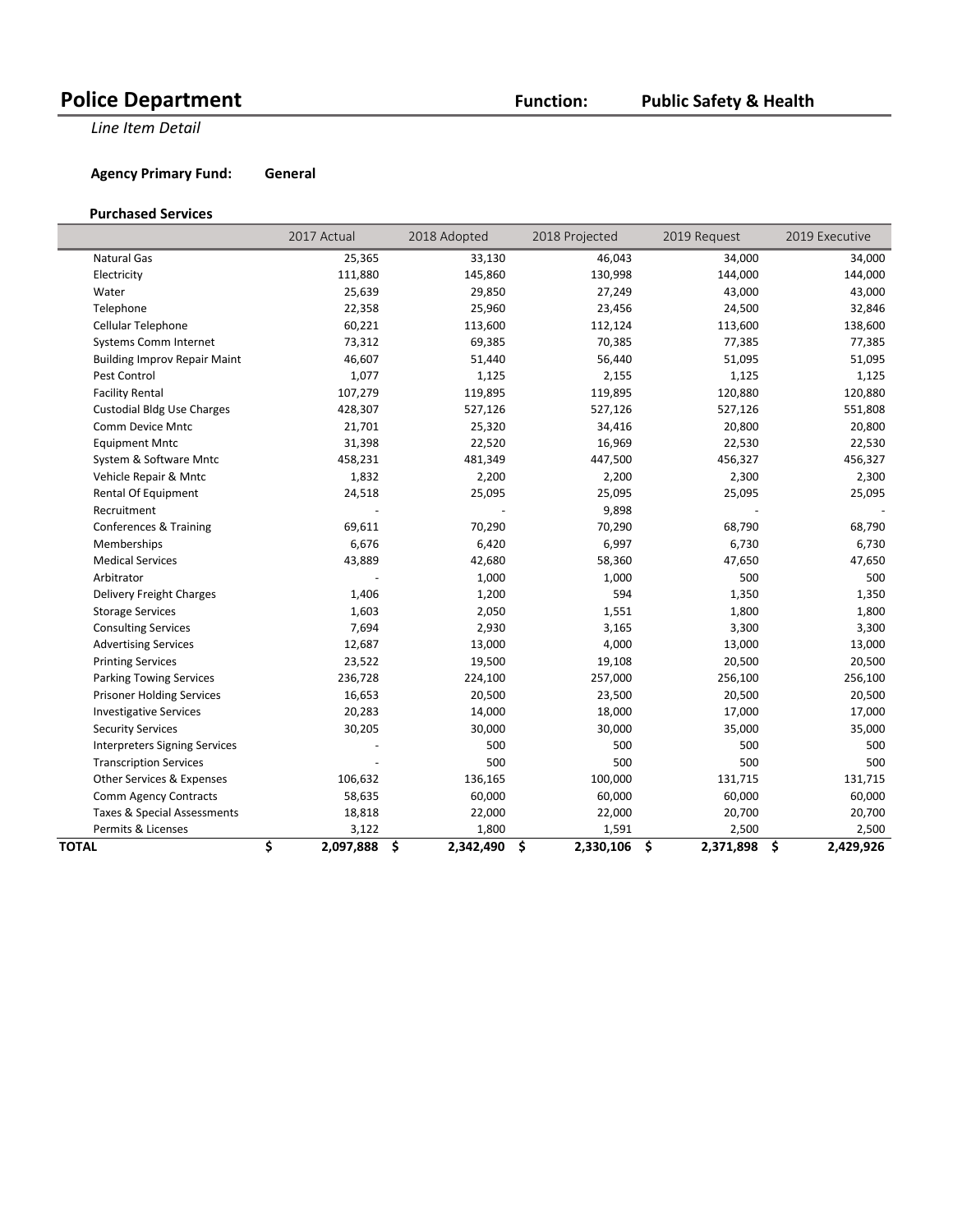**Line Item Detail** 

**Agency Primary Fund: General** 

#### **Inter-Departmental Charges**

|                                       | 2017 Actual |   | 2018 Adopted |     | 2018 Projected |    | 2019 Request | 2019 Executive |
|---------------------------------------|-------------|---|--------------|-----|----------------|----|--------------|----------------|
| ID Charge From Engineering            | 536,303     |   | 611,303      |     | 611,303        |    | 644,424      | 644,424        |
| ID Charge From Fleet Services         | 2,296,181   |   | 2,357,437    |     | 2,357,437      |    | 2,765,041    | 2,765,041      |
| ID Charge From Traffic Eng            | 214,518     |   | 220,000      |     | 220,000        |    | 223,750      | 224,747        |
| ID Charge From Insurance              | 672,914     |   | 998,518      |     | 998,518        |    | 1,143,281    | 1,143,281      |
| ID Charge From Workers Comp           | 742,783     |   | 835,092      |     | 835,092        |    | 802,588      | 802,588        |
| ID Charge From Parking                | 349,261     |   |              |     |                |    |              |                |
| <b>TOTAL</b>                          | 4,811,960   | s | 5,022,350    | -\$ | 5,022,350      | S. | 5,579,084    | 5,580,081      |
| <b>Transfer Out</b>                   |             |   |              |     |                |    |              |                |
|                                       | 2017 Actual |   | 2018 Adopted |     | 2018 Projected |    | 2019 Request | 2019 Executive |
| <b>Transfer Out To Grants</b>         | 274,265     |   | 1,168,466    |     | 418,466        |    | 214,722      | 227,421        |
| <b>Transfer Out To Capital</b>        |             |   |              |     | 35,000         |    |              |                |
| <b>Transfer Out To Parking</b>        |             |   |              |     | 85,000         |    |              |                |
| <b>Transfer Out To Fleet Services</b> |             |   |              |     | 98,340         |    |              |                |
| <b>TOTAL</b>                          | 274,265     |   | 1,168,466    |     | 636,806        |    | 214,722      | 227,421        |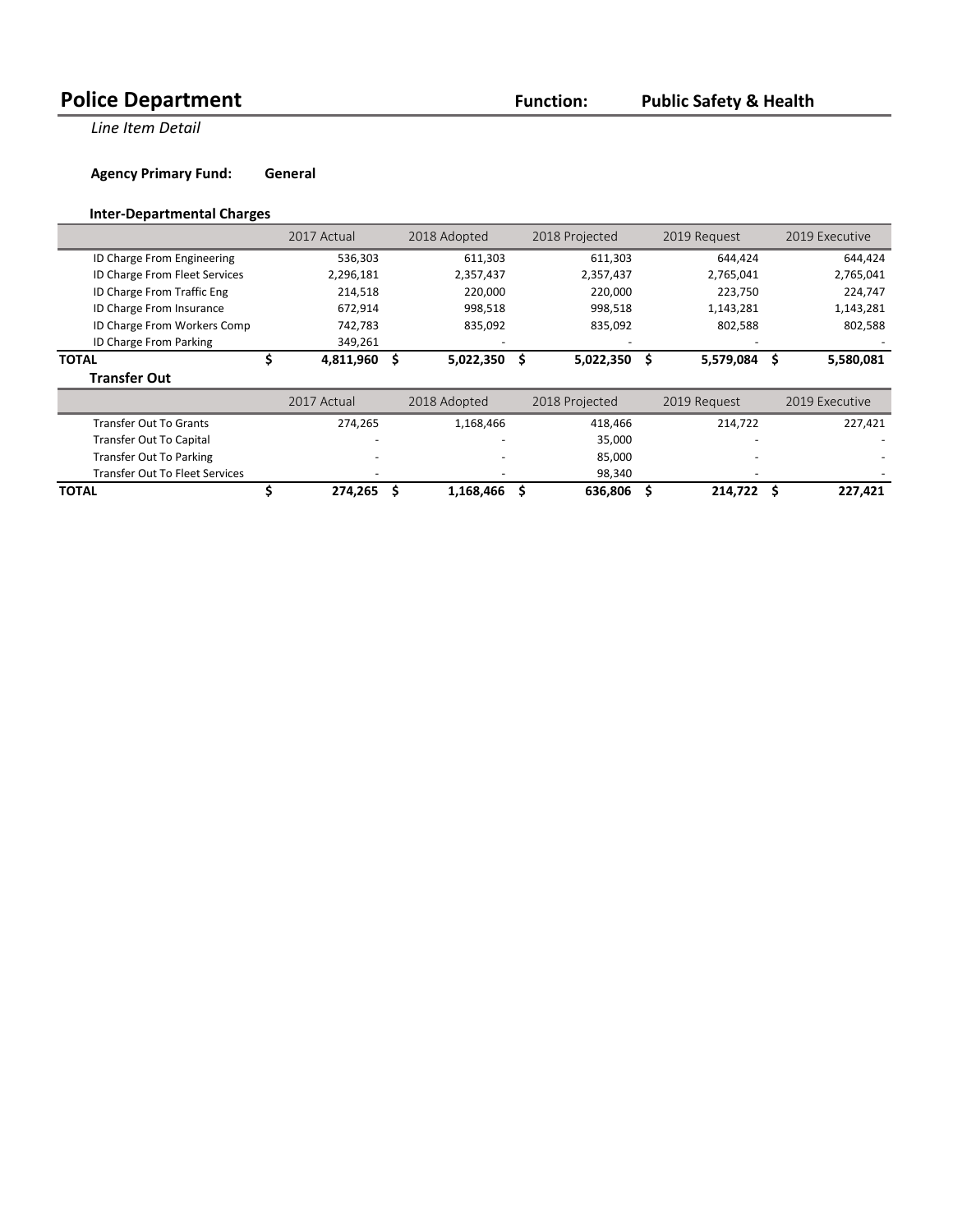### **Police Department Function: Public Safety & Health**

**Position Summary** 

|                                |    |             | 2018            |             | 2019            |             |                 |  |  |  |  |
|--------------------------------|----|-------------|-----------------|-------------|-----------------|-------------|-----------------|--|--|--|--|
| <b>Civilian Positions</b>      |    |             | <b>Budget</b>   |             | Request         |             | Executive       |  |  |  |  |
|                                | CG | <b>FTEs</b> | <b>Amount</b>   | <b>FTEs</b> | <b>Amount</b>   | <b>FTEs</b> | <b>Amount</b>   |  |  |  |  |
| <b>ACCOUNTANT</b>              | 18 | 1.00        | 68,624          | 1.00        | 72,246          | 1.00        | 74,594          |  |  |  |  |
| <b>ACCT TECH</b>               | 20 | 1.00        | 57,147          | 1.00        | 60,337          | 1.00        | 62,298          |  |  |  |  |
| <b>ADMIN ASST</b>              | 17 | 1.00        | 58,941          | 1.00        | 51,303          | 1.00        | 52,970          |  |  |  |  |
| <b>ADMIN ASST</b>              | 20 | 2.50        | 112,258         | 2.50        | 124,740         | 2.50        | 128,794         |  |  |  |  |
| <b>ADMIN CLERK</b>             | 20 | 4.00        | 205,690         | 4.00        | 211,553         | 4.00        | 218,428         |  |  |  |  |
| <b>AUTO SVS WKR</b>            | 16 | 1.00        | 57,469          | 1.00        | 57,690          | 1.00        | 59,565          |  |  |  |  |
| <b>CLERK</b>                   | 20 | 13.00       | 581,615         | 13.00       | 594,481         | 13.00       | 613,802         |  |  |  |  |
| <b>CROSSING GUARD SUPV</b>     | 18 | 1.70        | 96,901          | 1.70        | 98,392          | 1.70        | 101,590         |  |  |  |  |
| <b>FORENSIC VIDEO ANALAYST</b> | 18 | 1.00        | 60,669          | 1.00        | 60,905          | 1.00        | 62,884          |  |  |  |  |
| <b>GRANTS ADMIN</b>            | 18 | 1.00        | 76,508          | 1.00        | 85,927          | 1.00        | 88,720          |  |  |  |  |
| <b>IT SPEC</b>                 | 18 | 8.00        | 603,789         | 8.00        | 614,604         | 8.00        | 634,578         |  |  |  |  |
| PKG ENFC FIELD SUPV            | 18 | 1.00        | 60,498          | 1.00        | 62,846          | 1.00        | 64,889          |  |  |  |  |
| PKG ENFC LDWKR                 | 16 | 1.00        | 65,795          | 1.00        | 66,048          | 1.00        | 68,194          |  |  |  |  |
| PKG ENFC OFF                   | 16 | 28.00       | 1,669,233       | 28.00       | 1,678,516       | 28.00       | 1,733,068       |  |  |  |  |
| PKG ENFC SUPV                  | 18 | 1.00        | 79,946          | 1.00        | 80,372          | 1.00        | 82,984          |  |  |  |  |
| PO PUB INFO SPEC               | 18 | 1.00        | 85,598          | 1.00        | 85,927          | 1.00        | 88,720          |  |  |  |  |
| POLICE ADMIN SERVICES MANAGER  | 18 | 1.00        | 107,908         | 1.00        | 108,323         | 1.00        | 111,844         |  |  |  |  |
| POLICE COURT SERVS SUPV        | 18 | 1.00        | 67,614          | 1.00        | 59,722          | 1.00        | 61,663          |  |  |  |  |
| POLICE INFO SYS COORD          | 18 | 1.00        | 84,790          | 1.00        | 95,250          | 1.00        | 98,346          |  |  |  |  |
| POLICE PROPERTY CLK            | 16 | 5.00        | 261,498         | 5.00        | 266,028         | 5.00        | 274,674         |  |  |  |  |
| POLICE PROPERTY SUPERVISOR     | 18 | 1.00        | 80,799          | 1.00        | 80,805          | 1.00        | 83,431          |  |  |  |  |
| POLICE RECORDS CUSTODIAN       | 18 | 1.00        | 84,609          | 1.00        | 67,450          | 1.00        | 69,643          |  |  |  |  |
| POLICE RCDS SVS CLK            | 20 | 9.00        | 436,566         | 9.00        | 439,775         | 9.00        | 454,067         |  |  |  |  |
| POLICE RECORDS SEC MGR         | 18 | 1.00        | 106,107         | 1.00        | 107,377         | 1.00        | 110,867         |  |  |  |  |
| POLICE RECORDS SERVS SUPV      | 18 | 1.00        | 62,243          | 1.00        | 65,296          | 1.00        | 67,418          |  |  |  |  |
| POLICE REPORT SUPV             | 18 | 1.00        | 67,614          | 1.00        | 68,850          | 1.00        | 71,088          |  |  |  |  |
| POLICE RPT LEADWKR             | 20 | 1.00        | 54,569          | 1.00        | 55,884          | 1.00        | 57,700          |  |  |  |  |
| POLICE RPT TYPIST              | 20 | 21.50       | 1,033,799       | 21.50       | 1,049,172       | 21.50       | 1,083,270       |  |  |  |  |
| <b>PROG ASST</b>               | 20 | 6.00        | 345,097         | 6.00        | 347,613         | 6.00        | 358,911         |  |  |  |  |
| TRAINING CENTER COORDINATOR    | 18 | 1.00        | 39,500          | 1.00        | 67,450          | 1.00        | 69,643          |  |  |  |  |
| <b>TOTAL</b>                   |    | 118.70      | \$<br>6,773,394 | 118.70      | \$<br>6,884,880 | 118.70      | \$<br>7,108,639 |  |  |  |  |